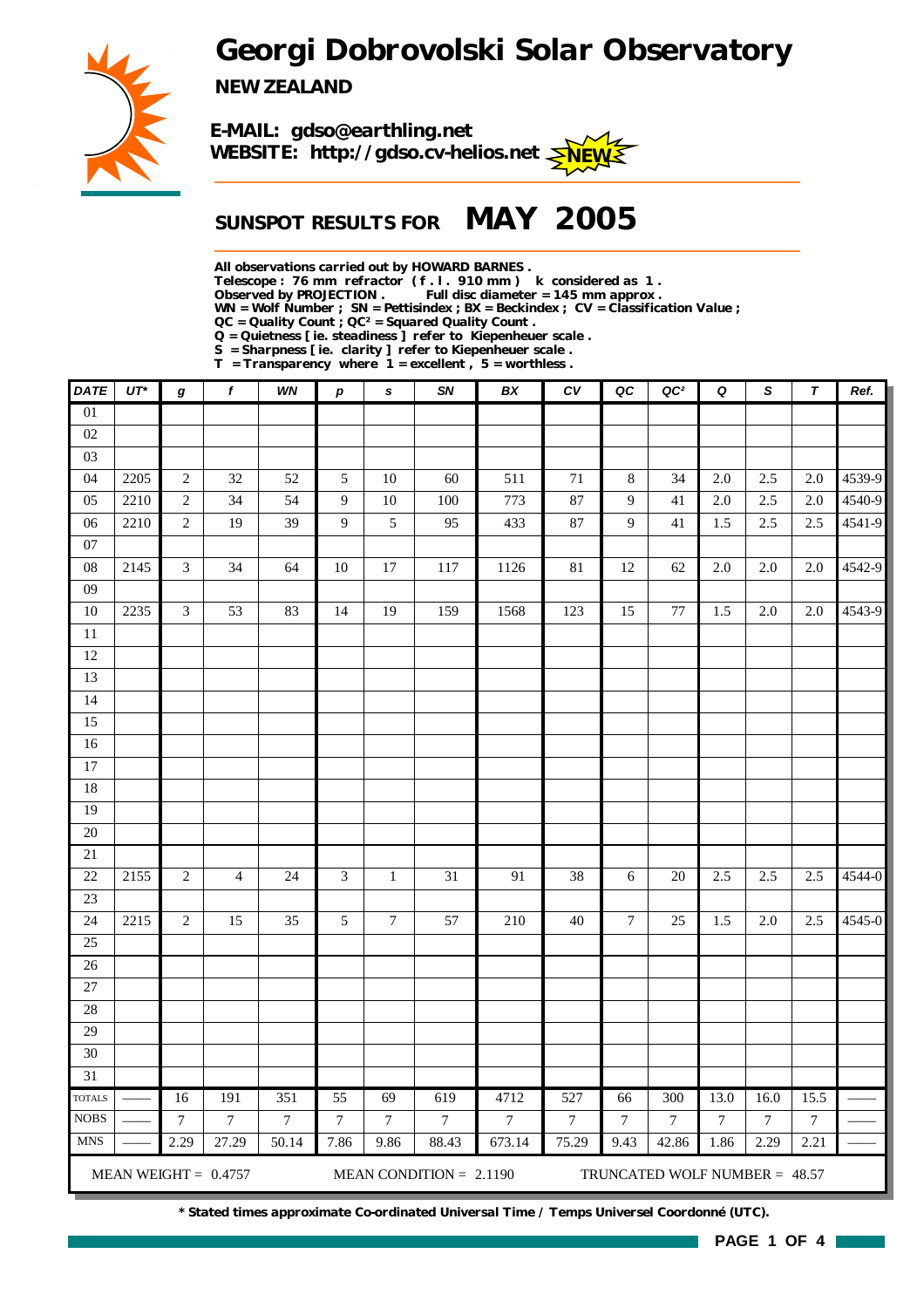*SUNSPOT DISTRIBUTION & INTER-SOL INDICES FOR*

# *MAY 2005*

*All observations carried out by HOWARD BARNES .*

*Telescope : 76 mm refractor ( f . l . 910 mm ) .*

*Observed by PROJECTION . Full disc diameter = 145 mm approx . IS = Inter-Sol Index .*

*gr = number of multi-spot groups .*

*grfp = number of umbræ within penumbræ within the groups (gr) .*

*grf = number of non-penumbral spots within the groups (gr) .*

*efp = number of single penumbral spots .*

*ef = number of single non-penumbral spots .*

*Q = Quietness [ ie. steadiness ] refer to Kiepenheuer scale .*

*S = Sharpness [ ie. clarity ] refer to Kiepenheuer scale .*

*T = Transparency where 1 = excellent , 5 = worthless .*

| <b>DATE</b>                 | $\overline{UT}$ | IS               | gr               | grfp           | grf              | efp              | $\mathsf{e} \mathsf{f}$ | $\pmb Q$         | $\overline{s}$ | $\overline{\tau}$ | Ref.   |
|-----------------------------|-----------------|------------------|------------------|----------------|------------------|------------------|-------------------------|------------------|----------------|-------------------|--------|
| 01                          |                 |                  |                  |                |                  |                  |                         |                  |                |                   |        |
| $02\,$                      |                 |                  |                  |                |                  |                  |                         |                  |                |                   |        |
| 03                          |                 |                  |                  |                |                  |                  |                         |                  |                |                   |        |
| 04                          | 2205            | 34               | $\sqrt{2}$       | $22\,$         | $10\,$           | $\boldsymbol{0}$ | $\boldsymbol{0}$        | $2.0\,$          | 2.5            | 2.0               | 4539-9 |
| 05                          | 2210            | 36               | $\overline{c}$   | 24             | $10\,$           | $\boldsymbol{0}$ | $\boldsymbol{0}$        | $2.0\,$          | 2.5            | $2.0\,$           | 4540-9 |
| 06                          | 2210            | 21               | $\overline{c}$   | $14$           | $\mathfrak{S}$   | $\boldsymbol{0}$ | $\boldsymbol{0}$        | $1.5\,$          | 2.5            | 2.5               | 4541-9 |
| $07\,$                      |                 |                  |                  |                |                  |                  |                         |                  |                |                   |        |
| ${\bf 08}$                  | 2145            | 36               | $\sqrt{2}$       | $17\,$         | 16               | $\boldsymbol{0}$ | $\mathbf 1$             | $2.0\,$          | $2.0\,$        | $2.0\,$           | 4542-9 |
| $09\,$                      |                 |                  |                  |                |                  |                  |                         |                  |                |                   |        |
| $10\,$                      | 2235            | 56               | $\mathfrak{Z}$   | 34             | 19               | $\boldsymbol{0}$ | $\boldsymbol{0}$        | 1.5              | $2.0\,$        | $2.0\,$           | 4543-9 |
| $\overline{11}$             |                 |                  |                  |                |                  |                  |                         |                  |                |                   |        |
| $12\,$                      |                 |                  |                  |                |                  |                  |                         |                  |                |                   |        |
| 13                          |                 |                  |                  |                |                  |                  |                         |                  |                |                   |        |
| 14                          |                 |                  |                  |                |                  |                  |                         |                  |                |                   |        |
| 15                          |                 |                  |                  |                |                  |                  |                         |                  |                |                   |        |
| $16\,$                      |                 |                  |                  |                |                  |                  |                         |                  |                |                   |        |
| $17\,$                      |                 |                  |                  |                |                  |                  |                         |                  |                |                   |        |
| $18\,$                      |                 |                  |                  |                |                  |                  |                         |                  |                |                   |        |
| 19                          |                 |                  |                  |                |                  |                  |                         |                  |                |                   |        |
| 20                          |                 |                  |                  |                |                  |                  |                         |                  |                |                   |        |
| 21                          |                 |                  |                  |                |                  |                  |                         |                  |                |                   |        |
| 22                          | 2155            | 5                | $\,1\,$          | $\sqrt{2}$     | $\,1\,$          | $\,1$            | $\boldsymbol{0}$        | $2.5\,$          | 2.5            | 2.5               | 4544-0 |
| $\overline{23}$             |                 |                  |                  |                |                  |                  |                         |                  |                |                   |        |
| 24                          | 2215            | $17\,$           | $\sqrt{2}$       | $8\,$          | $\boldsymbol{7}$ | $\boldsymbol{0}$ | $\boldsymbol{0}$        | 1.5              | $2.0\,$        | 2.5               | 4545-0 |
| 25                          |                 |                  |                  |                |                  |                  |                         |                  |                |                   |        |
| $\overline{26}$             |                 |                  |                  |                |                  |                  |                         |                  |                |                   |        |
| 27                          |                 |                  |                  |                |                  |                  |                         |                  |                |                   |        |
| $28\,$                      |                 |                  |                  |                |                  |                  |                         |                  |                |                   |        |
| $\overline{29}$             |                 |                  |                  |                |                  |                  |                         |                  |                |                   |        |
| 30                          |                 |                  |                  |                |                  |                  |                         |                  |                |                   |        |
| $\overline{31}$             |                 |                  |                  |                |                  |                  |                         |                  |                |                   |        |
| <b>TOTALS</b>               |                 | 205              | 14               | 121            | 68               | $\overline{1}$   | $\overline{1}$          | 13.0             | 16.0           | 15.5              |        |
| $\rm{NOBS}$                 |                 | $\boldsymbol{7}$ | $\boldsymbol{7}$ | $\overline{7}$ | $\boldsymbol{7}$ | $\boldsymbol{7}$ | $\boldsymbol{7}$        | $\boldsymbol{7}$ | $\overline{7}$ | $\boldsymbol{7}$  |        |
| $\ensuremath{\mathsf{MNS}}$ |                 | 29.29            | 2.00             | 17.29          | 9.71             | 0.14             | 0.14                    | 1.86             | 2.29           | 2.21              |        |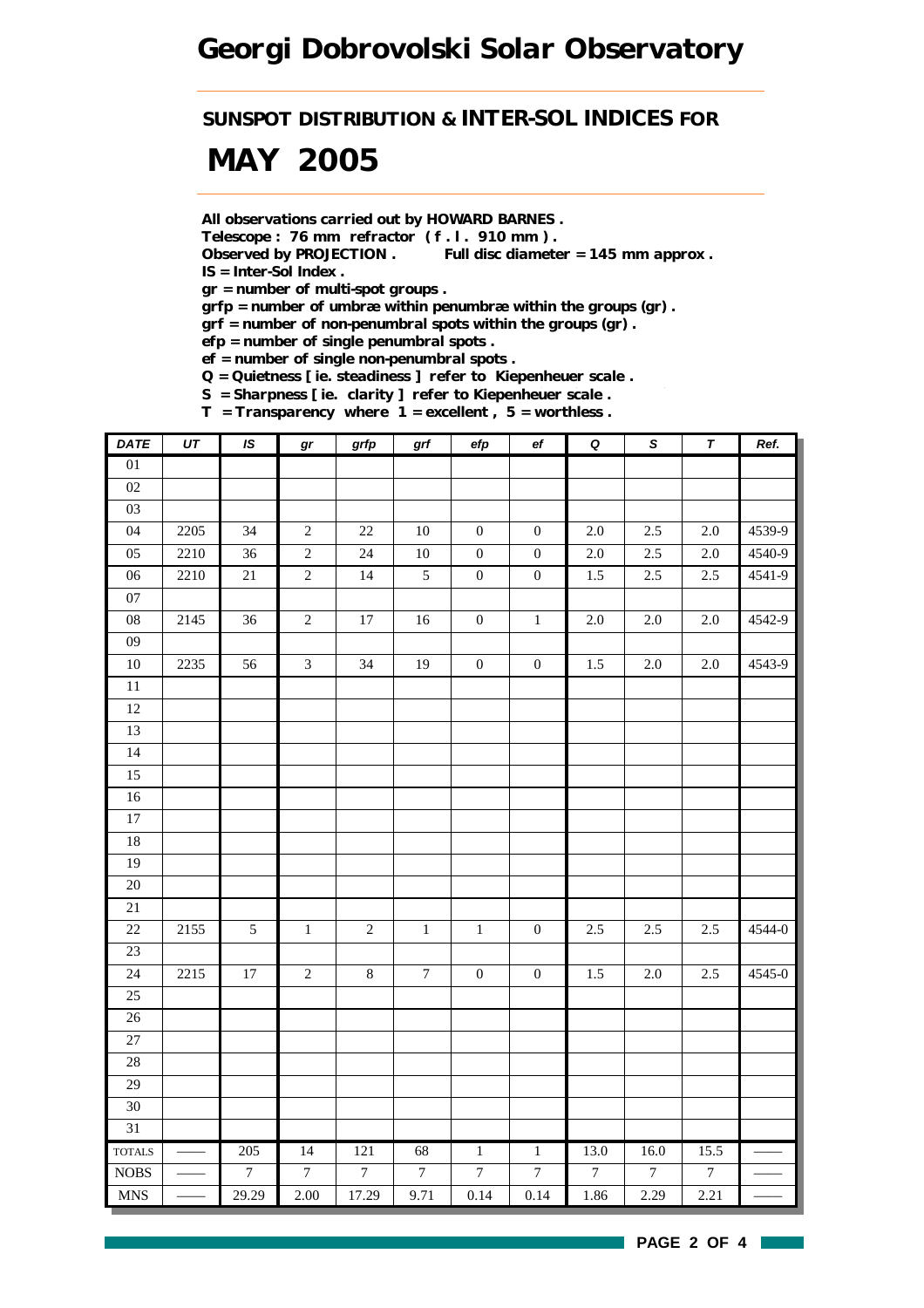### *SUNSPOT CENSUS BY CLASSIFICATION FOR*

# *MAY 2005*

*All observations carried out by HOWARD BARNES . Telescope : 76 mm refractor ( f . l . 910 mm ) . Full disc diameter = 145 mm approx . IF 2 OR MORE REGIONS ARE OF THE SAME CLASSIFICATION , THEN SUNSPOT COUNTS ARE SEPARATED BY SOLIDI ( / ) .*

| <b>DATE</b>   | UT   |                  | $\boldsymbol{A}$ |                  | В                |                  | $\pmb{C}$        |                  | D                                        |                  | E                |                  |                                    | F<br>G<br>$\pmb H$ |                  |                  |                  | $\pmb{J}$        |                  |
|---------------|------|------------------|------------------|------------------|------------------|------------------|------------------|------------------|------------------------------------------|------------------|------------------|------------------|------------------------------------|--------------------|------------------|------------------|------------------|------------------|------------------|
|               |      | $\bm{g}$         | $\boldsymbol{f}$ | $\boldsymbol{g}$ | $\pmb{f}$        | $\boldsymbol{g}$ | $\mathbf{f}$     | $\boldsymbol{g}$ | $\pmb{f}$                                | $\boldsymbol{g}$ | f                | g                | $\pmb{f}$                          | $\bm{g}$           | $\boldsymbol{f}$ | $\bm{g}$         | f                | g                | $\boldsymbol{f}$ |
| 01            |      |                  |                  |                  |                  |                  |                  |                  |                                          |                  |                  |                  |                                    |                    |                  |                  |                  |                  |                  |
| 02            |      |                  |                  |                  |                  |                  |                  |                  |                                          |                  |                  |                  |                                    |                    |                  |                  |                  |                  |                  |
| 03            |      |                  |                  |                  |                  |                  |                  |                  |                                          |                  |                  |                  |                                    |                    |                  |                  |                  |                  |                  |
| 04            | 2205 | $\overline{0}$   | $\boldsymbol{0}$ | $\mathbf{0}$     | $\boldsymbol{0}$ | $\mathbf{1}$     | 17               | $\overline{0}$   | $\boldsymbol{0}$                         | $\mathbf{1}$     | 15               | $\mathbf{0}$     | $\boldsymbol{0}$                   | $\mathbf{0}$       | $\boldsymbol{0}$ | $\boldsymbol{0}$ | $\boldsymbol{0}$ | $\boldsymbol{0}$ | $\boldsymbol{0}$ |
| 05            | 2210 | $\boldsymbol{0}$ | $\boldsymbol{0}$ | $\boldsymbol{0}$ | $\overline{0}$   | $\boldsymbol{0}$ | $\boldsymbol{0}$ | $\mathbf{1}$     | $11\,$                                   | $\mathbf{1}$     | 23               | $\mathbf{0}$     | $\boldsymbol{0}$                   | $\boldsymbol{0}$   | $\boldsymbol{0}$ | $\boldsymbol{0}$ | $\boldsymbol{0}$ | $\mathbf{0}$     | $\boldsymbol{0}$ |
| 06            | 2210 | $\boldsymbol{0}$ | $\overline{0}$   | $\mathbf{0}$     | $\mathbf{0}$     | $\boldsymbol{0}$ | $\boldsymbol{0}$ | $\mathbf{1}$     | 6                                        | $\mathbf{1}$     | 13               | $\boldsymbol{0}$ | $\boldsymbol{0}$                   | $\boldsymbol{0}$   | $\boldsymbol{0}$ | $\mathbf{0}$     | $\mathbf{0}$     | $\mathbf{0}$     | $\boldsymbol{0}$ |
| 07            |      |                  |                  |                  |                  |                  |                  |                  |                                          |                  |                  |                  |                                    |                    |                  |                  |                  |                  |                  |
| $08\,$        | 2145 | $\mathbf{1}$     | $\mathbf{1}$     | $\mathbf{0}$     | $\boldsymbol{0}$ | $\boldsymbol{0}$ | $\boldsymbol{0}$ | $\boldsymbol{0}$ | $\boldsymbol{0}$                         | $\mathbf{1}$     | 6                | $\mathbf{1}$     | $27\,$                             | $\overline{0}$     | $\boldsymbol{0}$ | $\boldsymbol{0}$ | $\boldsymbol{0}$ | $\boldsymbol{0}$ | $\boldsymbol{0}$ |
| 09            |      |                  |                  |                  |                  |                  |                  |                  |                                          |                  |                  |                  |                                    |                    |                  |                  |                  |                  |                  |
| 10            | 2235 | $\mathbf{0}$     | $\overline{0}$   | $\overline{0}$   | $\overline{0}$   | $\mathbf{0}$     | $\boldsymbol{0}$ | $\mathbf{1}$     | 14                                       | $\mathbf{1}$     | 8                | $\mathbf{1}$     | 31                                 | $\boldsymbol{0}$   | $\mathbf{0}$     | $\mathbf{0}$     | $\mathbf{0}$     | $\mathbf{0}$     | $\boldsymbol{0}$ |
| 11            |      |                  |                  |                  |                  |                  |                  |                  |                                          |                  |                  |                  |                                    |                    |                  |                  |                  |                  |                  |
| 12            |      |                  |                  |                  |                  |                  |                  |                  |                                          |                  |                  |                  |                                    |                    |                  |                  |                  |                  |                  |
| 13            |      |                  |                  |                  |                  |                  |                  |                  |                                          |                  |                  |                  |                                    |                    |                  |                  |                  |                  |                  |
| 14            |      |                  |                  |                  |                  |                  |                  |                  |                                          |                  |                  |                  |                                    |                    |                  |                  |                  |                  |                  |
| 15            |      |                  |                  |                  |                  |                  |                  |                  |                                          |                  |                  |                  |                                    |                    |                  |                  |                  |                  |                  |
| 16            |      |                  |                  |                  |                  |                  |                  |                  |                                          |                  |                  |                  |                                    |                    |                  |                  |                  |                  |                  |
| 17            |      |                  |                  |                  |                  |                  |                  |                  |                                          |                  |                  |                  |                                    |                    |                  |                  |                  |                  |                  |
| 18            |      |                  |                  |                  |                  |                  |                  |                  |                                          |                  |                  |                  |                                    |                    |                  |                  |                  |                  |                  |
| 19            |      |                  |                  |                  |                  |                  |                  |                  |                                          |                  |                  |                  |                                    |                    |                  |                  |                  |                  |                  |
| 20            |      |                  |                  |                  |                  |                  |                  |                  |                                          |                  |                  |                  |                                    |                    |                  |                  |                  |                  |                  |
| 21            |      |                  |                  |                  |                  |                  |                  |                  |                                          |                  |                  |                  |                                    |                    |                  |                  |                  |                  |                  |
| $22\,$        | 2155 | $\overline{0}$   | $\mathbf{0}$     | $\boldsymbol{0}$ | $\overline{0}$   | $\mathbf{0}$     | $\boldsymbol{0}$ | $\mathbf{1}$     | 3                                        | $\mathbf{0}$     | $\mathbf{0}$     | $\boldsymbol{0}$ | $\boldsymbol{0}$                   | $\mathbf{0}$       | $\mathbf{0}$     | $\boldsymbol{0}$ | $\boldsymbol{0}$ | $\mathbf{1}$     | $\mathbf{1}$     |
| $23\,$        |      |                  |                  |                  |                  |                  |                  |                  |                                          |                  |                  |                  |                                    |                    |                  |                  |                  |                  |                  |
| 24            | 2215 | $\boldsymbol{0}$ | $\boldsymbol{0}$ | $\mathbf{0}$     | $\overline{0}$   | $\mathbf{1}$     | 6                | $\mathbf{1}$     | 9                                        | $\mathbf{0}$     | $\boldsymbol{0}$ | $\boldsymbol{0}$ | $\boldsymbol{0}$                   | $\boldsymbol{0}$   | $\boldsymbol{0}$ | $\mathbf{0}$     | $\boldsymbol{0}$ | $\mathbf{0}$     | $\boldsymbol{0}$ |
| 25            |      |                  |                  |                  |                  |                  |                  |                  |                                          |                  |                  |                  |                                    |                    |                  |                  |                  |                  |                  |
| 26            |      |                  |                  |                  |                  |                  |                  |                  |                                          |                  |                  |                  |                                    |                    |                  |                  |                  |                  |                  |
| $27\,$        |      |                  |                  |                  |                  |                  |                  |                  |                                          |                  |                  |                  |                                    |                    |                  |                  |                  |                  |                  |
| $28\,$        |      |                  |                  |                  |                  |                  |                  |                  |                                          |                  |                  |                  |                                    |                    |                  |                  |                  |                  |                  |
| 29            |      |                  |                  |                  |                  |                  |                  |                  |                                          |                  |                  |                  |                                    |                    |                  |                  |                  |                  |                  |
| $30\,$        |      |                  |                  |                  |                  |                  |                  |                  |                                          |                  |                  |                  |                                    |                    |                  |                  |                  |                  |                  |
| 31            |      |                  |                  |                  |                  |                  |                  |                  |                                          |                  |                  |                  |                                    |                    |                  |                  |                  |                  |                  |
| <b>TOTALS</b> |      | $\mathbf{1}$     | $\,1\,$          | $\boldsymbol{0}$ | $\boldsymbol{0}$ | $\sqrt{2}$       | 23               | $\sqrt{5}$       | $43\,$                                   | $\sqrt{5}$       | 65               | $\sqrt{2}$       | $58\,$                             | $\boldsymbol{0}$   | $\boldsymbol{0}$ | $\boldsymbol{0}$ | $\boldsymbol{0}$ | $1^{\circ}$      | $\!1$            |
|               |      |                  |                  |                  |                  |                  |                  |                  | REGIONAL PERCENTAGES                     |                  |                  |                  |                                    |                    |                  |                  |                  |                  |                  |
| $\mathbf A$   |      |                  | $\, {\bf B}$     |                  | ${\bf C}$        |                  | ${\bf D}$        |                  | ${\bf E}$                                |                  | $\mathbf F$      | ${\bf G}$        | $\, {\rm H}$                       |                    |                  | $\bf J$          |                  |                  | $\rm{SIGMAg}$    |
| $6.2\,$       |      |                  | $0.0\,$          |                  | 12.5             |                  | 31.2             |                  | $31.2\,$                                 |                  | 12.5             | $0.0\,$          | $0.0\,$                            |                    |                  | $6.2\,$          |                  |                  | $16\,$           |
|               |      |                  |                  |                  | $NOBS = 7$       |                  |                  |                  | $\overline{p}/g$ mean = 3.3571           |                  |                  |                  | $\frac{f}{g}$ mean = 11.5714       |                    |                  |                  |                  |                  |                  |
|               |      |                  |                  |                  |                  |                  |                  |                  | $\bar{p}$ / g mean = 3.4375              |                  |                  |                  | $\frac{1}{2}$ f / g mean = 11.9375 |                    |                  |                  |                  |                  |                  |
|               |      |                  |                  |                  |                  |                  |                  |                  | GROUP COMPLEXITY INDEX $(GCI) = 15.3750$ |                  |                  |                  |                                    |                    |                  |                  |                  |                  |                  |
|               |      |                  |                  |                  |                  |                  |                  |                  |                                          |                  |                  |                  |                                    |                    |                  |                  |                  |                  |                  |